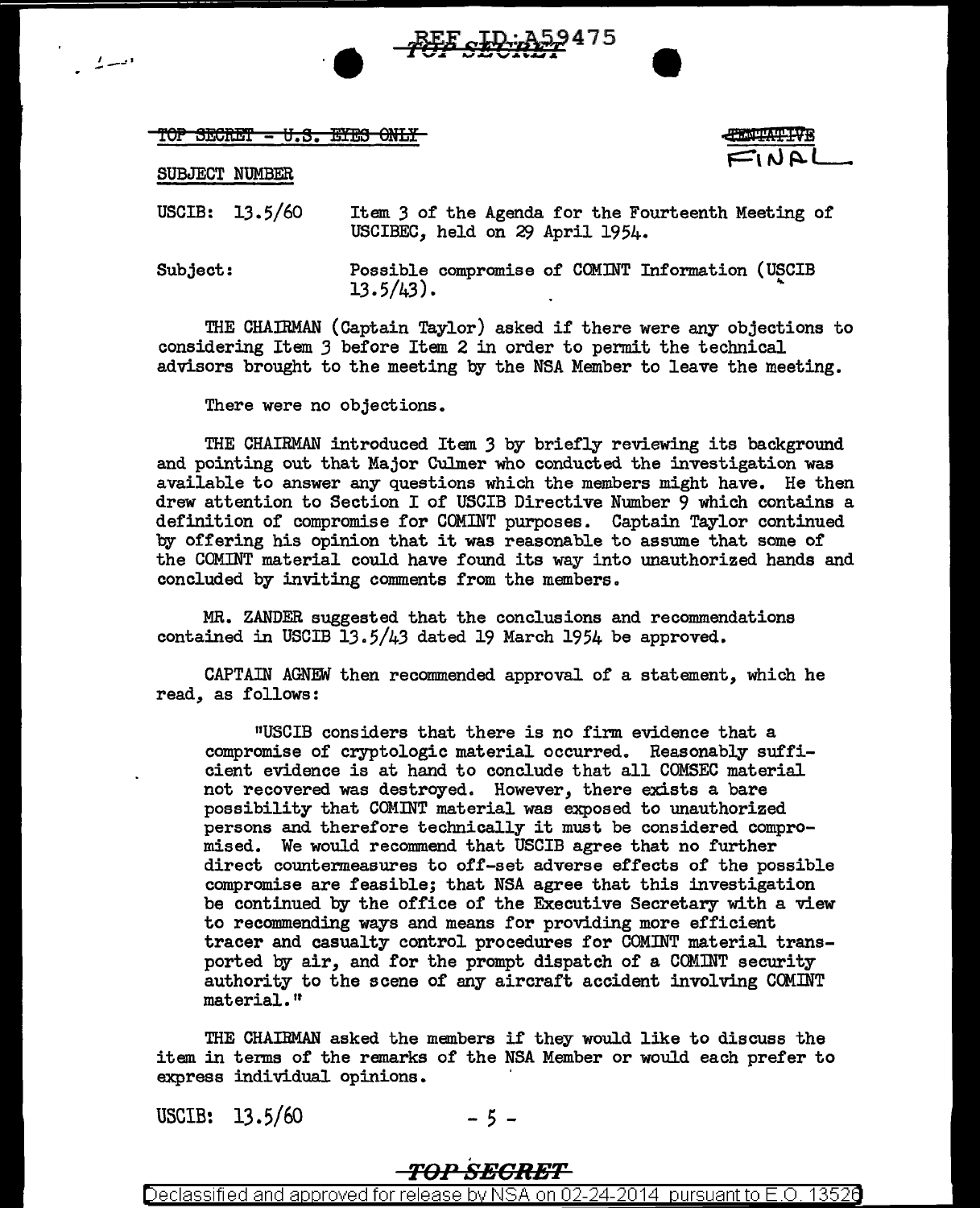#### TOP SECRET IIS EVES ONLY

USCIB: 13.5/60

..

The Members agreed to continue with individual opinions.

CAPTAIN McCORMICK stated that the Navy concurred with the conclusions and recommendations of the Executive Secretary.

**REF ED: 359475** 

COLONEL TOWNSEND also agreed with the recommendations and conclusions of the Executive Secretary and added that he would like to recommend that the Security Committee study the administrative action necessary to provide for dispatch of a COMINT security authority to the scene of any aircraft accident involving COMINT material.

The State, CIA and Army Members also agreed with the recommendations and conclusions of USCIB 13.5/43 dated 19 March 1954.

In a brief discussion following the Chairman's summary of the NSA and Air Force recommendations, it was agreed that the problem of formulating proposals for better accountability and security control procedures in cases such as this should be left in the hands of the Executive Secretariat for the time being with the idea of ultimately having the Security Committee consider the substance of the proposals that may be expected to be forthcoming.

CAPTAIN AGNEW continued the discussion by saying that with respect to the particular airplane accident, NSA had a dual interest: COMSEC material and COMINT material. There were three types of COMSEC material involved, he stated: non-burnable, semi-burnable, and completely burnable. He went on to explain that all of the rotors were recovered. The 2500 degree fire in the compartment, Captain Agnew pointed out, left the rotors recognizable but not identifiable. Remnants of the one-time pads were recognizable but individual papers were not. The National Security Agency, he concluded, ruled there had been no compromise of COMSEC material, but recognized the technicality of possible compromise of COMINT material under the terms of the definition of "Compromise" contained in USCIB Directive Number 9.

. Referring to the NSA Member's discussion of COMSEC material, MR. POLYZOIDES suggested that a decision be confined to COMINT material as the former is not a matter of USCIB cognizance.

CAPTAIN AGNEW agreed but pointed out that the evaluation made in the use of the COMSEC material is pertinent to the consideration of compromise of COMINT material as both were carried in the same compartment of the plane.

The Members then considered oral reports by Major Astor of NSA and Major Culmer, Chairman of the Security Committee. Pictures of the

USCIB:  $13.5/60$  - 6 -

## *TO-PSBGRBT*